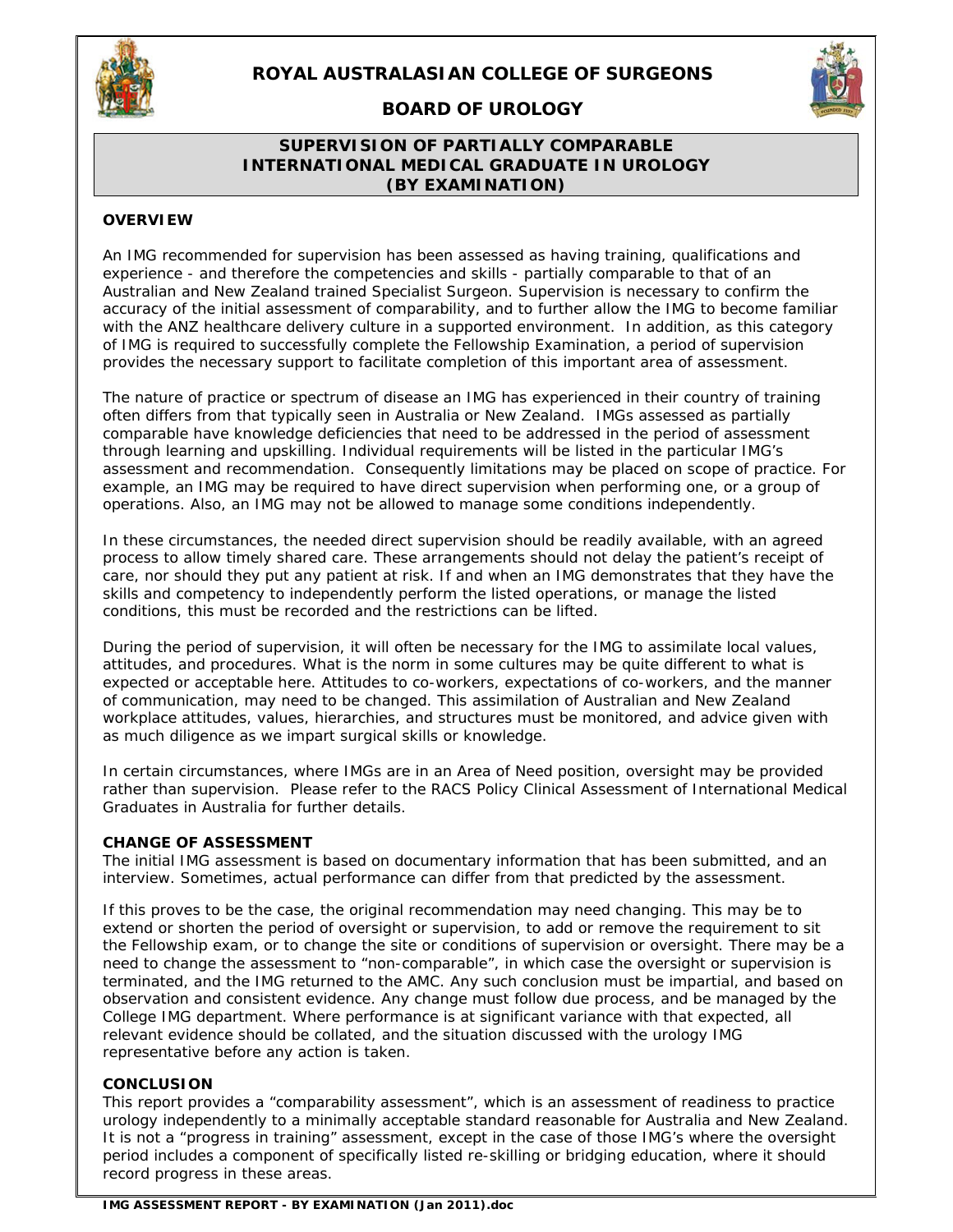

# **BOARD OF UROLOGY**



# **SUPERVISION OF PARTIALLY COMPARABLE INTERNATIONAL MEDICAL GRADUATE IN UROLOGY**

# **(BY EXAMINATION)**

# **CLINICAL ASSESSMENT REPORT**

| NAME OF IMG                                                                                                                                                                                       |       |                                          |
|---------------------------------------------------------------------------------------------------------------------------------------------------------------------------------------------------|-------|------------------------------------------|
| PERIOD                                                                                                                                                                                            | From: | To:                                      |
| NO. DAYS ABSENT                                                                                                                                                                                   |       | REASON (e.g holiday/exam/study/illness): |
| <b>HOSPITAL</b>                                                                                                                                                                                   |       |                                          |
| NAME AND SIGNATURES<br>OF.<br>SUPERVISORS WHO CONTRIBUTED<br>TO THIS ASSESSMENT                                                                                                                   |       |                                          |
| The nominated IMG supervisors are<br>expected to contribute to this<br>assessment, and the recorded<br>scores should reflect consensus.<br>Only 1 form should be used to<br>record the assessment |       |                                          |

### **RATING SCALE**

**M** - Meeting expectations relative to a consultant surgeon; of the requisite standard **B** - Below expectations relative to a consultant surgeon. Needs further improvement

| <b>MEDICAL EXPERTISE</b>                                                                                                                                                                    | М | в |
|---------------------------------------------------------------------------------------------------------------------------------------------------------------------------------------------|---|---|
| Does this IMG display practical and theoretical urological knowledge of a breadth and<br>scope appropriate to practice contemporary urology to a standard expected of a local<br>urologist? |   |   |
| Does this IMG apply this knowledge to reach logical and accurate diagnoses, and<br>propose management plans that would be typical for local urology?                                        |   |   |
| Have you seen evidence this IMG is reading and learning, demonstrating appropriate<br>endeavour for success at the Fellowship exam?                                                         |   |   |
| Comments:                                                                                                                                                                                   |   |   |
|                                                                                                                                                                                             |   |   |
|                                                                                                                                                                                             |   |   |
|                                                                                                                                                                                             |   |   |
|                                                                                                                                                                                             |   |   |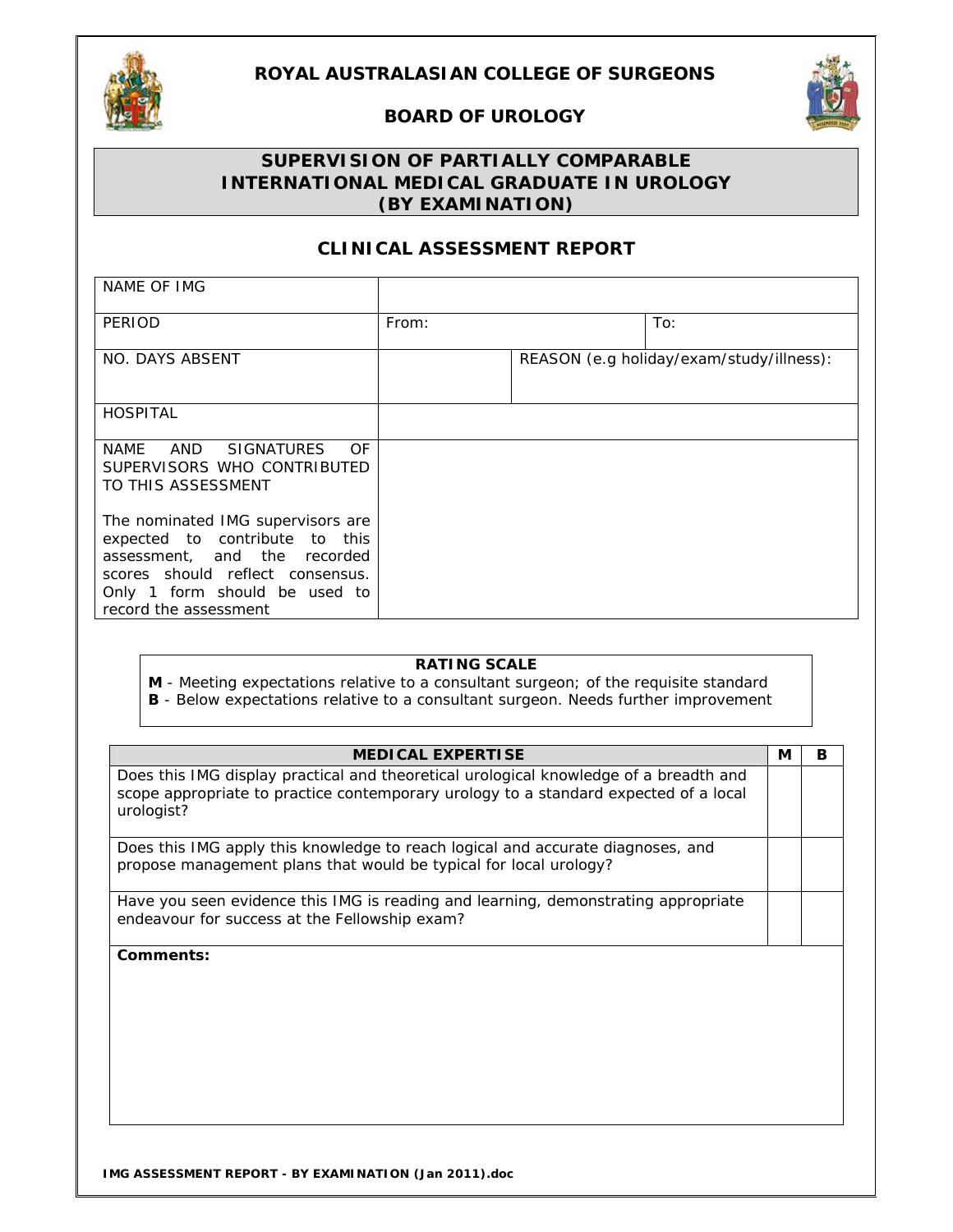## **RATING SCALE**

**M** - Meeting expectations relative to a consultant surgeon; of the requisite standard **B** - Below expectations relative to a consultant surgeon. Needs further improvement

| <b>TECHNICAL EXPERTISE</b>                                                              | M | В |
|-----------------------------------------------------------------------------------------|---|---|
| Has this IMG demonstrated to you the degree of dexterity, co-ordination and surgical    |   |   |
| skills you would expect of a trained and experienced surgeon?                           |   |   |
| Does this IMG practice safe surgery, consistently taking the necessary precautions to a |   |   |
| standard expected in this country, and show respect for the safety of self, patients,   |   |   |
| and co-workers?                                                                         |   |   |
|                                                                                         |   |   |
| Have you been confident this IMG has been safe and reliable, and has always worked      |   |   |
| within the limits of their experience and ability?                                      |   |   |
| Assess the competence of this IMG in the following surgical areas:                      | М | В |
| Simple lower urinary tract endoscopy (biopsy, stent etc)                                |   |   |
|                                                                                         |   |   |
| Complex lower urinary tract endoscopy (TURP, TURBT, difficult litholapaxy, for          |   |   |
| example)                                                                                |   |   |
|                                                                                         |   |   |
| Ureteroscopy, rigid, lower third of ureter                                              |   |   |
|                                                                                         |   |   |
| Flexible uretero-renoscopy                                                              |   |   |
|                                                                                         |   |   |
| Percutaneous renal surgery                                                              |   |   |
|                                                                                         |   |   |
| Inguino-scrotal surgery                                                                 |   |   |
| Open renal surgery                                                                      |   |   |
|                                                                                         |   |   |
| Open benign pelvic surgery (Burch, simple prostatectomy, diverticulectomy etc)          |   |   |
|                                                                                         |   |   |
| Incontinence surgery                                                                    |   |   |
|                                                                                         |   |   |
| Radical prostatectomy                                                                   |   |   |
|                                                                                         |   |   |
| Radical cystectomy                                                                      |   |   |
| Reconstructive surgery                                                                  |   |   |
|                                                                                         |   |   |
| Laparoscopy (to what complexity?)                                                       |   |   |
|                                                                                         |   |   |
|                                                                                         |   |   |
|                                                                                         |   |   |
|                                                                                         |   |   |
|                                                                                         |   |   |
| Comments:                                                                               |   |   |
|                                                                                         |   |   |
|                                                                                         |   |   |
|                                                                                         |   |   |
|                                                                                         |   |   |
|                                                                                         |   |   |
|                                                                                         |   |   |

**IMG ASSESSMENT REPORT - BY EXAMINATION (Jan 2011).doc**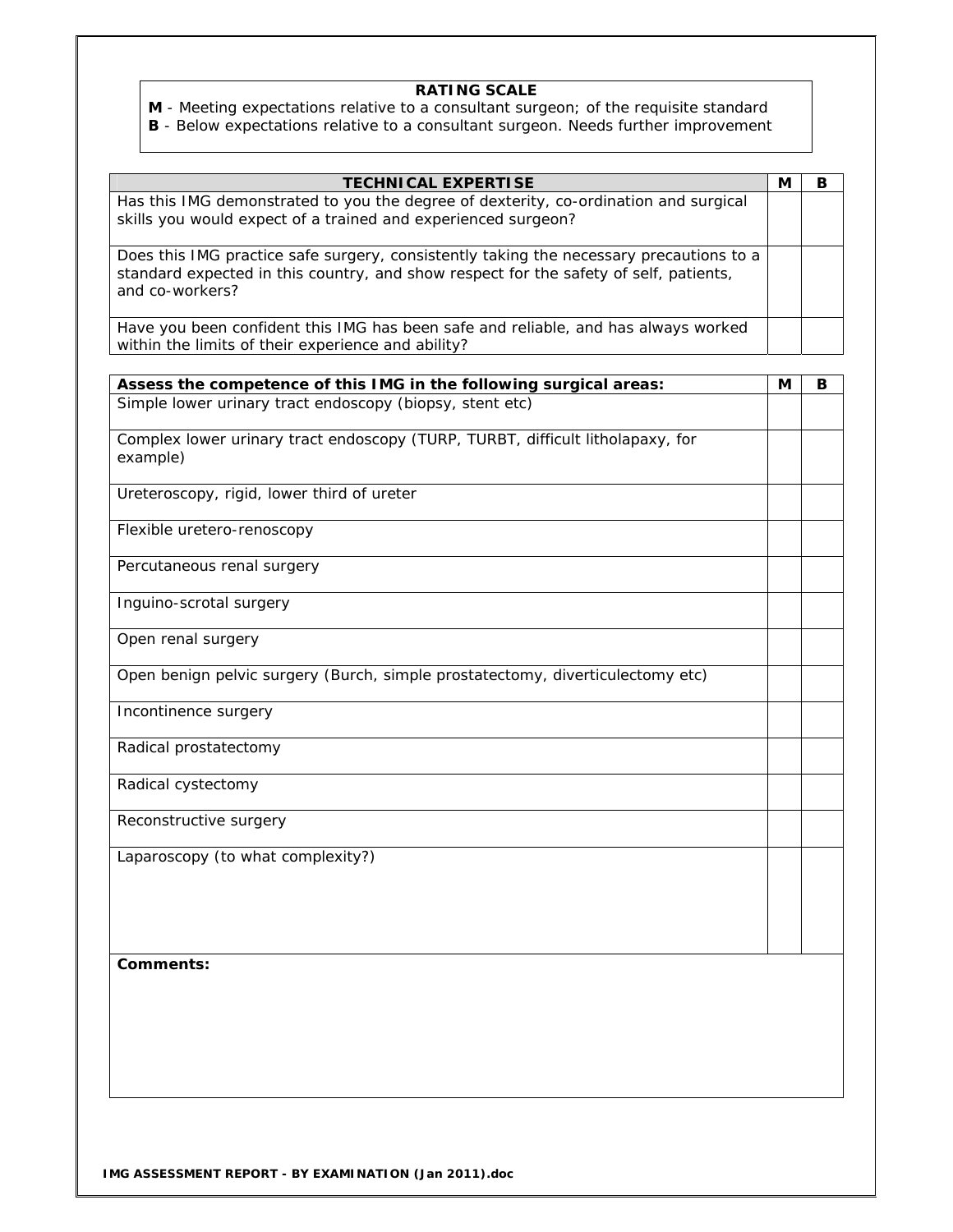## **RATING SCALE**

**M** - Meeting expectations relative to a consultant surgeon; of the requisite standard

**B** - Below expectations relative to a consultant surgeon. Needs further improvement

| JUDGEMENT - CLINICAL DECISION MAKING                                                                                                                                                                                                                                                                              | М | в |
|-------------------------------------------------------------------------------------------------------------------------------------------------------------------------------------------------------------------------------------------------------------------------------------------------------------------|---|---|
| Has this IMG been demonstrating good sense and judgement when proposing<br>treatment plans, including alternate treatments where appropriate? Have treatments<br>generally been reasonable and achievable in the local environment, and taken account<br>of individual patient wishes and patient co-morbidities? |   |   |
|                                                                                                                                                                                                                                                                                                                   |   |   |
| Has this IMG been using investigations appropriately? Has there been logic and reason<br>in test selection, a need for the tests, and no tendency to over investigate?                                                                                                                                            |   |   |
| Is this IMG a good diagnostician, been timely to recognize the sick or urgent patient,<br>and early to recognize and respond to complications or significant changes in clinical<br>condition?                                                                                                                    |   |   |
| Comments:                                                                                                                                                                                                                                                                                                         |   |   |

| <b>SCHOLAR &amp; TEACHER</b>                                                                                                                                                      | М | В |
|-----------------------------------------------------------------------------------------------------------------------------------------------------------------------------------|---|---|
| Has this IMG shown an interest in the education program of the hospital, attending<br>and contributing to the meetings?                                                           |   |   |
| Has this IMG made appropriate use of the available urology trainee education<br>program, attending this to improve knowledge and likelihood of success at the<br>Fellowship exam? |   |   |
| Has this IMG been keen to be part of the local teaching program, to teach the junior<br>medical staff, undergraduates, nurses and allied health professionals?                    |   |   |
| Does this IMG show insight when interpreting published literature, and recognize bias,<br>significance, and when results are applicable to local circumstances?                   |   |   |
| Comments:                                                                                                                                                                         |   |   |

| <b>PROFESSIONALISM</b>                                                                                                                                                                              | М | в |
|-----------------------------------------------------------------------------------------------------------------------------------------------------------------------------------------------------|---|---|
| Has this IMG been punctual, prepared, and contactable when rostered for clinical or<br>on-call obligations?                                                                                         |   |   |
| Has this IMG been ready to accept responsibility for their own actions, admit fault for<br>mistakes, and accept responsibility for failures or complications, then learn from these<br>experiences? |   |   |
| Does this IMG provide an appropriate level of informed consent, listening to and<br>accommodating patient wishes, and respecting their autonomy when recommending<br>treatment plans?               |   |   |
| Does this IMG behave appropriately in situations of stress, frustration, or inter-<br>personal conflict?                                                                                            |   |   |
| Comments:                                                                                                                                                                                           |   |   |

**IMG ASSESSMENT REPORT - BY EXAMINATION (Jan 2011).doc**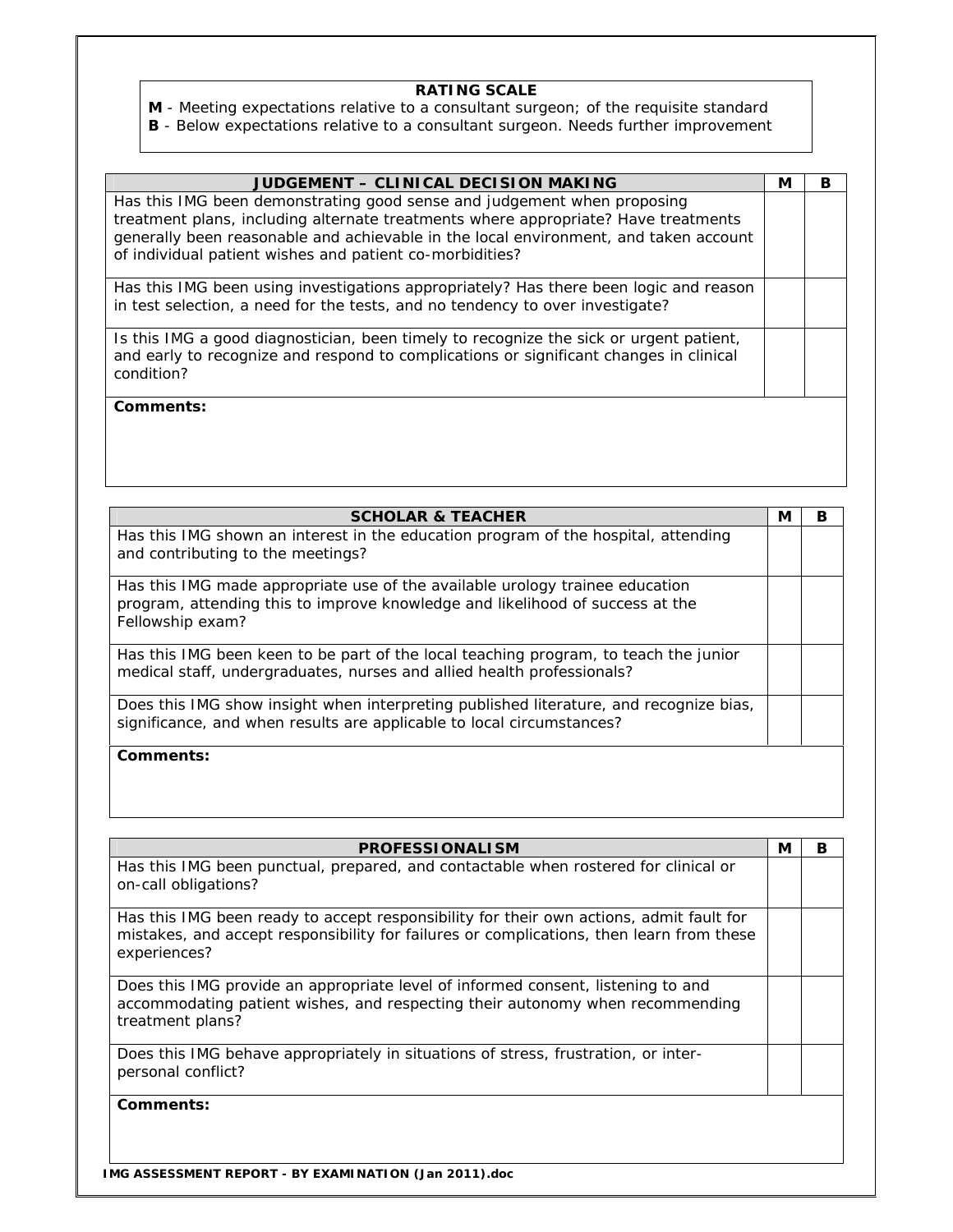# **RATING SCALE**

**M** - Meeting expectations relative to a consultant surgeon; of the requisite standard

**B** - Below expectations relative to a consultant surgeon. Needs further improvement

| <b>HEALTH ADVOCACY</b>                                                                | М | В |
|---------------------------------------------------------------------------------------|---|---|
| Has this IMG shown awareness of the economics involved in medical services, and       |   |   |
| been reasonable in use of, or demand for, health care resources?                      |   |   |
| Has this IMG shown an understanding of the multi-cultural nature of Australia and     |   |   |
| New Zealand, and shown a respect for the values and beliefs of minority groups and    |   |   |
| the effect these have on their health care decisions and requirements?                |   |   |
| Does this IMG respect and comply with local policies such as safe sharps use and      |   |   |
| disposal, infection control, safe work hours, adverse event reporting, and accept and |   |   |
| apply local clinical protocols and pathways?                                          |   |   |
| Comments:                                                                             |   |   |
|                                                                                       |   |   |

| <b>COLLABORATION</b>                                                                                                                                                                                                                              | N | в |
|---------------------------------------------------------------------------------------------------------------------------------------------------------------------------------------------------------------------------------------------------|---|---|
| Has this IMG shown an understanding of how the varied health care professionals fit<br>into the typical Australian or New Zealand health care team, and do they appropriately<br>request the input of these professionals in patient health care? |   |   |
|                                                                                                                                                                                                                                                   |   |   |
| Has this IMG been ready to consult other urologists, and specialists from other<br>disciplines, when this is the best way to provide the best treatment option for a patient?                                                                     |   |   |
| Has this IMG been timely and appropriate when providing consultatory advice to<br>patients and colleagues?                                                                                                                                        |   |   |
| Comments:                                                                                                                                                                                                                                         |   |   |

| <b>MANAGEMENT AND LEADERSHIP</b>                                                                                                                                    | М | в |
|---------------------------------------------------------------------------------------------------------------------------------------------------------------------|---|---|
| Has this IMG filled an appropriate leadership role, providing guidance, advice, and<br>feedback to co-workers in a supportive, respectful, and constructive manner? |   |   |
| Has this IMG been timely and diligent in documentation, reporting and communicating<br>responsibly, maintaining clear and contemporaneous records?                  |   |   |
| Has this IMG been reasonable when resources are allocated, and may be rationed?                                                                                     |   |   |
| Comments:                                                                                                                                                           |   |   |

| <b>COMMMUNICATION</b>                                                                                                                                                           | M | в |
|---------------------------------------------------------------------------------------------------------------------------------------------------------------------------------|---|---|
| Has this IMG consistently been clear and considerate when communicating with patients,<br>relatives, and co-workers, being readily understood and being receptive to questions? |   |   |
| Has this IMG been clear and timely when communicating important clinical issues with co-<br>workers?                                                                            |   |   |
| Comments:                                                                                                                                                                       |   |   |

**IMG ASSESSMENT REPORT - BY EXAMINATION (Jan 2011).doc**